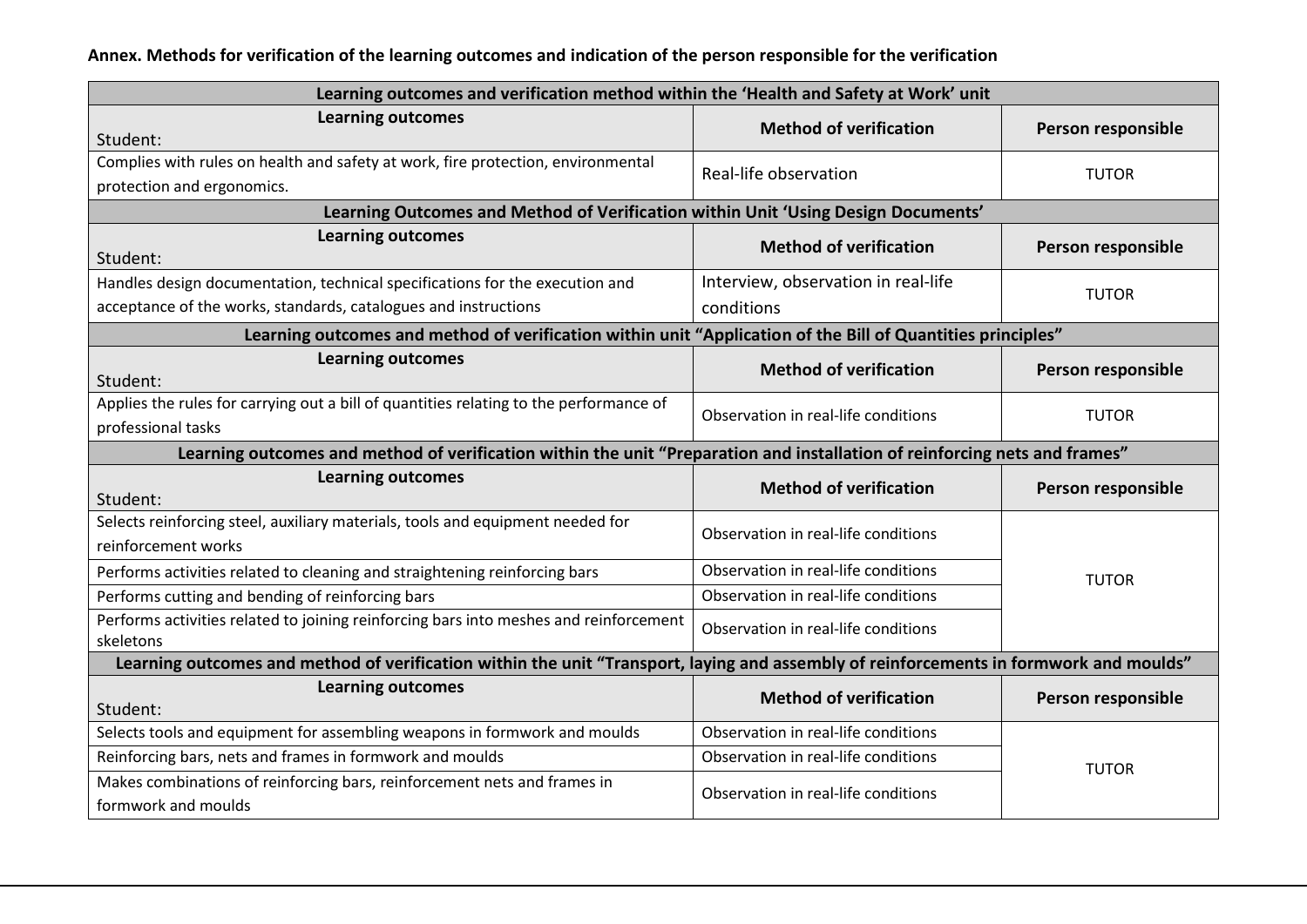| Learning outcomes and method of verification within the unit "Preparation of building mortars and concrete mixtures"                         |                                     |                    |  |
|----------------------------------------------------------------------------------------------------------------------------------------------|-------------------------------------|--------------------|--|
| <b>Learning outcomes</b><br>Student:                                                                                                         | <b>Method of verification</b>       | Person responsible |  |
| Makes concrete mixtures and mortars on the basis of recipes                                                                                  | Observation in real-life conditions | <b>TUTOR</b>       |  |
| Assess the quality of the concrete mixtures and mortars they have made                                                                       | Observation in real-life conditions |                    |  |
| Learning outcomes and verification criteria under the unit "Performance of works related to concreting and maintenance of fresh concrete and |                                     |                    |  |
| the repair of typical concrete and reinforced concrete elements"                                                                             |                                     |                    |  |
| <b>Learning outcomes</b><br>Student:                                                                                                         | <b>Method of verification</b>       | Person responsible |  |
| Prepares formwork and moulds for laying the concrete mixture                                                                                 | Observation in real-life conditions | <b>TUTOR</b>       |  |
| Layout and compaction of concrete mixture in boards and moulds                                                                               | Observation in real-life conditions |                    |  |
| Learning Outcomes and Method of Verification within the Unit 'Performance of construction works of a building shell'                         |                                     |                    |  |
| <b>Learning outcomes</b><br>Student:                                                                                                         | <b>Method of verification</b>       | Person responsible |  |
| Chooses how the construction works are to be carried out                                                                                     | Observation in real-life conditions | <b>TUTOR</b>       |  |
| Selects construction materials, means of transport, equipment and tools for<br>construction work of a building shell                         | Observation in real-life conditions |                    |  |
| Learning outcomes and method of verification within the unit "Performance of finishing and renovation works"                                 |                                     |                    |  |
| <b>Learning outcomes</b><br>Student:                                                                                                         | <b>Method of verification</b>       | Person responsible |  |
| Chooses how to carry out building finishing works                                                                                            | Observation in real-life conditions |                    |  |
| Selects construction products, means of transport, equipment and tools for<br>construction finishing works                                   | Observation in real-life conditions | <b>TUTOR</b>       |  |
| Performs finishing and refurbishment works in accordance with the design<br>documentation and the requirements of the superior               | Observation in real-life conditions |                    |  |
| Learning Outcomes and Method of Verification within the Unit 'Demolition Works'                                                              |                                     |                    |  |
| <b>Learning outcomes</b><br>Student:                                                                                                         | <b>Method of verification</b>       | Person responsible |  |
| performs demolition works                                                                                                                    | Observation in real-life conditions | <b>TUTOR</b>       |  |